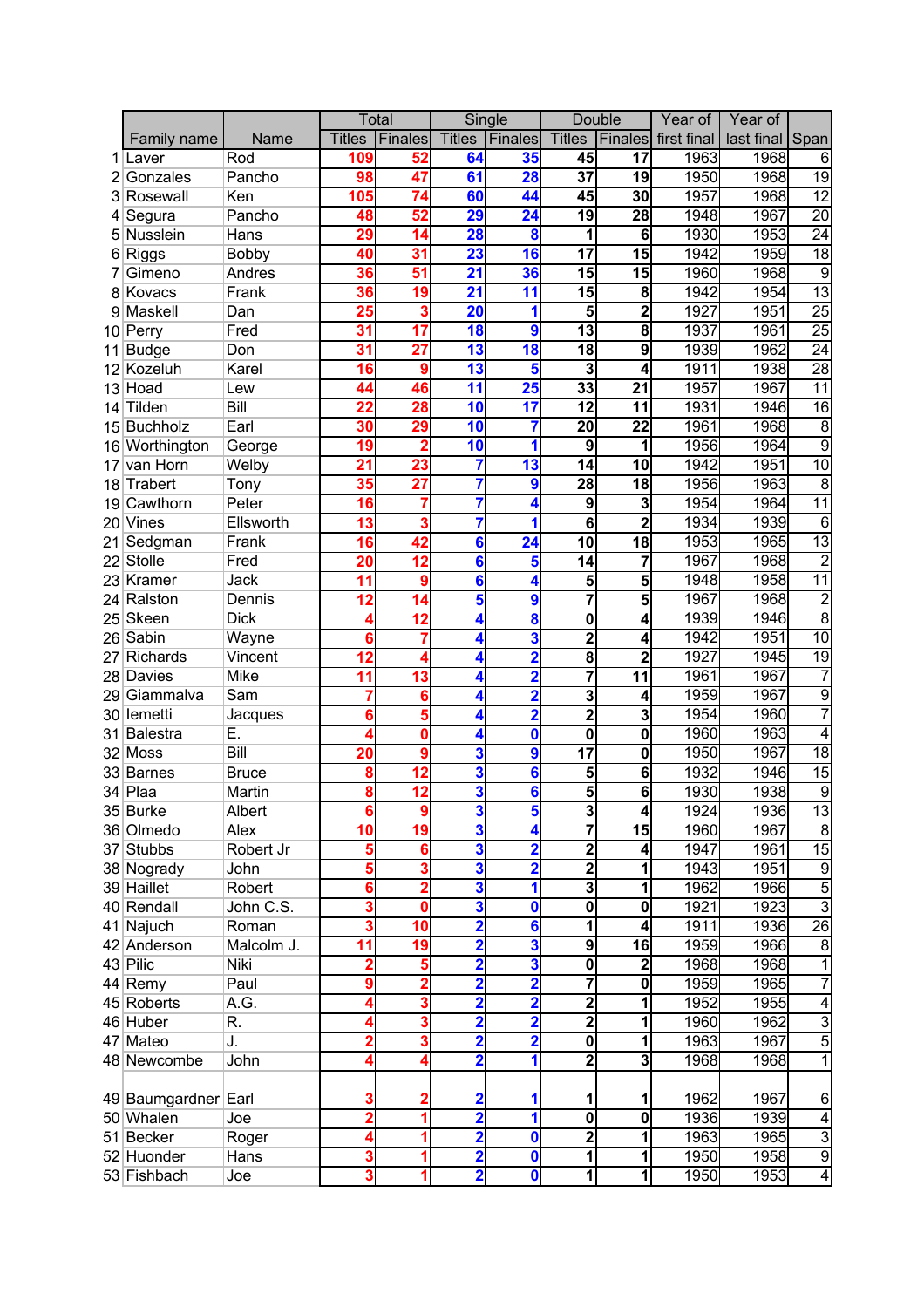|       | 54 Probst        | R.                 |   | 0  | $\overline{\mathbf{2}}$ | 0                       | 1                       | 0              | 1948 | 1950 | 3              |
|-------|------------------|--------------------|---|----|-------------------------|-------------------------|-------------------------|----------------|------|------|----------------|
| 55    | Lufler           | W.                 |   | Ω  | 2                       | 0                       | 0                       | 0              | 1955 | 1957 | $\overline{3}$ |
|       | 56 Pohmann       | K.                 |   | O  | 2                       | 0                       | 0                       | 0              | 1951 | 1952 | $\overline{2}$ |
| 57    | Ramillon         | Robert             |   | 15 | 1                       | 8                       | 4                       | 7              | 1931 | 1939 | $\overline{9}$ |
|       | 58 Cooper        | Ashley             |   | 12 | 1                       | 4                       | 3                       | 8              | 1959 | 1963 | 5              |
| 59    | Cochet           | Henri              | 3 | 6  | 1                       | 4                       | $\overline{2}$          | $\overline{2}$ | 1933 | 1939 | 7              |
| 60    | <b>Barthes</b>   | Pierre             | 6 | 15 | 1                       | 3                       | 5                       | 12             | 1966 | 1968 | 3              |
| 61    | Del Bello        | R.                 | 3 | 3  | 1                       | 3                       | $\mathbf{2}$            | 0              | 1954 | 1962 | 9              |
|       |                  |                    |   |    |                         |                         |                         |                |      |      |                |
|       | 62 Roche         | Tony               |   |    |                         | 3                       | 1                       | 4              | 1968 | 1968 |                |
|       | 63 Ayala         | Luis               |   | 10 | 1                       | $\overline{\mathbf{2}}$ | 4                       | 8              | 1962 | 1966 | 5              |
|       | 64 Legenstein    | Ladislav           |   |    | 1                       | $\overline{\mathbf{2}}$ | $\overline{\mathbf{c}}$ | 1              | 1964 | 1966 | $\overline{3}$ |
|       | 65 Deniau        | G.                 |   |    | 1                       | 2                       | $\overline{\mathbf{2}}$ | 1              | 1962 | 1966 | 5              |
| 66    | Vieira           | Armando            |   |    |                         | $\overline{\mathbf{2}}$ | 1                       | 3              | 1958 | 1964 |                |
| 67    | Stoefen          | Lester             |   |    |                         | 1                       | $6\phantom{1}$          | 4              | 1935 | 1946 | 12             |
|       | 68 Evert         | Jimmy              |   |    | 1                       | 1                       | 4                       | 0              | 1948 | 1952 | 5              |
| 69    | Krahenbuhl       |                    |   |    | 1                       | 1                       | 2                       | 1              | 1958 | 1963 | $\overline{6}$ |
| 70    | Quay             | Alan               |   |    | 1                       | 1                       | $\overline{\mathbf{c}}$ | 0              | 1961 | 1965 | 5              |
| 71    | Rurac            | Vini               |   |    | 1                       | 1                       | 1                       | 1              | 1954 | 1955 | $\overline{2}$ |
| 72    | Melhuish         | J.                 |   |    | 1                       | 1                       | 1                       | 1              | 1963 | 1964 | $\overline{c}$ |
| 73    | Sylvia           | D.                 | 2 |    | 1                       | 1                       | 1                       | 0              | 1966 | 1967 | $\overline{2}$ |
| 74    | <b>Bocquet</b>   | D.                 |   |    | 1                       | 1                       | 1                       | 0              | 1949 | 1951 | 3              |
| 75    | Bartzen          | <b>Bernard Tut</b> |   |    | 1                       | 1                       | 0                       | $\overline{2}$ | 1962 | 1965 | 4              |
| 76    | <b>Ballerini</b> | G.                 |   |    |                         | 1                       | 0                       | 0              | 1967 | 1968 | $\overline{2}$ |
| 77    | Romanoni         | Francisco          |   |    | 1                       | 1                       | 0                       | 0              | 1949 | 1951 | 3              |
|       | 78 Belkhodja     | M.                 |   |    | 1                       | 1                       | 0                       | 0              | 1966 | 1967 | $\overline{c}$ |
|       | 79 Schroder      | А.                 |   |    | 1                       | 0                       | 2                       | $\overline{2}$ | 1962 | 1965 | 4              |
|       | 80 Arkinstall    | Jack               |   |    |                         | 0                       | $\overline{2}$          | 1              | 1961 | 1963 | 3              |
| 81    | Kenney           | William            |   |    |                         | 0                       | 1                       | 1              | 1959 | 1968 | 10             |
| 82    | Garrett          | Gene               |   |    |                         | 0                       | 1                       | 1              | 1955 | 1962 | $\overline{8}$ |
|       | 83 Heston        | Paul               |   |    |                         | 0                       | 1                       | 1              | 1931 | 1934 | 4              |
| 84    | Molinari         | Jean-Claude        |   | 0  | 1                       | $\mathbf 0$             | 1                       | 0              | 1962 | 1963 | $\overline{c}$ |
| 85    | <b>Bonetti</b>   | F.                 |   | 0  | 1                       | $\mathbf 0$             | 1                       | 0              | 1962 | 1962 |                |
|       | 86 Keretic       | K.                 |   | O  | 1                       | $\mathbf 0$             | 1                       | 0              | 1965 | 1965 |                |
| 87    | Kaufman          | R.                 |   |    |                         | $\bf{0}$                | 1                       | 0              | 1968 | 1968 |                |
|       | 88 Emerson       | Roy                |   | 0  | 1                       | $\mathbf 0$             | 1                       | 0              | 1968 | 1968 |                |
|       | 89 Pohmann       | Η.                 | 2 | 0  | 1                       | $\mathbf 0$             | 1                       | 0              | 1949 | 1949 |                |
|       | 90 Hoffman       | Harry              |   |    | 1                       | $\mathbf 0$             | $\overline{\mathbf{o}}$ | 1              | 1966 | 1967 | $\overline{c}$ |
| 91    | Fattori          |                    |   |    | 1                       | 0                       | $\mathbf 0$             | 1              | 1954 | 1954 |                |
|       | 92 Peebles       | G.                 |   | 0  |                         | 0                       | $\overline{\mathbf{o}}$ | 0              | 1957 | 1957 |                |
|       | 93 Bologna       | G.                 |   | 0  | 1                       | $\mathbf 0$             | $\mathbf 0$             | 0              | 1968 | 1968 |                |
|       | 94 Riessen       | Marty              |   | 0  | 1                       | $\mathbf 0$             | $\overline{\mathbf{o}}$ | 0              | 1968 | 1968 |                |
|       | 95 Acquarone     | Romeo              |   | 0  | 1                       | 0                       | $\mathbf 0$             | 0              | 1920 | 1920 |                |
|       | 96 Gorchakoff    | Ben                |   | 0  | 1                       | 0                       | $\mathbf{0}$            | 0              | 1940 | 1940 |                |
|       | 97 Snodgrass     | Harvey             |   | Ω  | 1                       | $\mathbf 0$             | $\mathbf{0}$            | 0              | 1929 | 1929 |                |
|       | 98 Molloy        | Peter              |   | Ω  | 1                       | $\mathbf 0$             | $\mathbf{0}$            | 0              | 1956 | 1956 |                |
|       | 99 Vaubrun       | М.                 |   | Ω  |                         | $\mathbf 0$             | 0                       | 0              | 1965 | 1965 |                |
|       | 100 Lloyd        | Andrew             |   | 0  | 1                       | 0                       | 0                       | 0              | 1965 | 1965 |                |
|       | 101 Horne        | J.                 |   |    |                         | $\mathbf{0}$            | $\overline{\mathbf{o}}$ | 0              | 1967 | 1967 |                |
|       | Scheuermeie      |                    |   |    |                         |                         |                         |                |      |      |                |
| 102 r |                  | F.                 |   | O  | 1                       | 0                       | $\pmb{0}$               | 0              | 1949 | 1949 | 1              |
|       | $103$ Earn       | Carl               |   | 11 | 0                       | $6\phantom{a}$          | $\mathbf{1}$            | 5              | 1946 | 1954 | $\overline{9}$ |
|       | 104 Adler        | Jerry              | 0 |    | 0                       | 3                       | $\overline{\mathbf{o}}$ | $\overline{2}$ | 1949 | 1954 | $\overline{6}$ |
|       | 105 MacKay       | Barry              | 6 | 12 | 0                       | $\overline{\mathbf{2}}$ | 6                       | 10             | 1961 | 1968 | 8              |
|       | 106 Gornto       | Mitchell           | 3 | 8  | $\bf{0}$                | $\overline{\mathbf{2}}$ | 3                       | 6              | 1948 | 1961 | 14             |
|       | 107 Drysdale     | Cliff              | 3 | 3  | $\mathbf 0$             | $\overline{\mathbf{2}}$ | $\overline{3}$          | 1              | 1968 | 1968 | 1              |
|       |                  |                    |   |    |                         |                         |                         |                |      |      |                |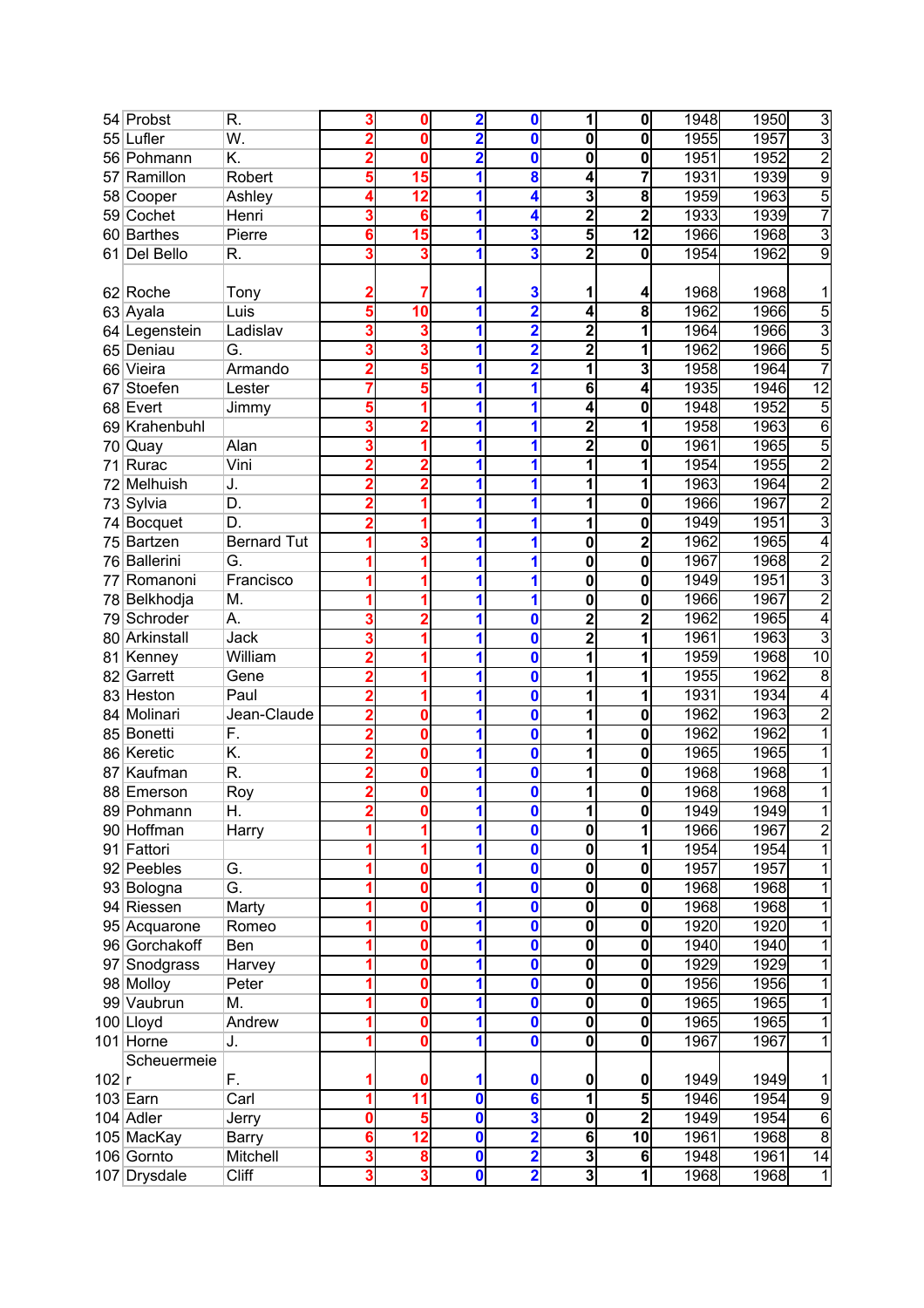|     | 108 Jeffery     | Τ.                        | 3        | 2              | 0                       | $\overline{\mathbf{2}}$ | 3                       | $\mathbf 0$    | 1938 | 1947 | 10             |
|-----|-----------------|---------------------------|----------|----------------|-------------------------|-------------------------|-------------------------|----------------|------|------|----------------|
|     |                 |                           |          |                |                         |                         |                         |                |      |      |                |
|     | 109 Kinsey      | Howard                    |          |                | 0                       | $\overline{\mathbf{2}}$ | $\overline{\mathbf{c}}$ |                | 1927 | 1931 | 5              |
|     | 110 Hartman     | Leonard                   |          | 3              | 0                       | $\overline{\mathbf{2}}$ | 2                       | 1              | 1953 | 1955 | $\overline{3}$ |
| 111 | Henry           | Crawford                  |          | 2              | 0                       | $\overline{\mathbf{2}}$ | $\mathbf 2$             | 0              | 1965 | 1967 | $\overline{3}$ |
|     | 112 Sehmrau     | F.                        |          | 5              | 0                       | 2                       | 1                       | 3              | 1960 | 1962 | $\overline{3}$ |
|     | 113 Tregonning  | Donald                    |          | 4              | O                       | $\overline{\mathbf{2}}$ | 1                       | $\overline{2}$ | 1954 | 1955 | $\overline{2}$ |
|     |                 |                           |          |                |                         |                         |                         |                |      |      |                |
|     | 114 Lavanchy    |                           |          |                | 0                       | $\overline{\mathbf{c}}$ | 1                       | 0              | 1960 | 1963 | 4              |
|     | 115 Woodcock    | Warren                    |          | $\overline{2}$ | $\mathbf{0}$            | $\overline{\mathbf{2}}$ | $\overline{1}$          | 0              | 1963 | 1967 | 5              |
|     | 116 Pearce      | J.                        | 0        | 5              | 0                       | $\overline{\mathbf{2}}$ | $\bf{0}$                | 3              | 1946 | 1951 | $\overline{6}$ |
|     | 117 Colin       | Robert                    | 0        |                | 0                       | $\overline{\mathbf{2}}$ | $\bf{0}$                | $\overline{2}$ | 1954 | 1962 | 9              |
|     | 118 Bartlet     | Н.                        | 0        |                | 0                       | $\overline{\mathbf{2}}$ | $\mathbf 0$             | 0              | 1928 | 1929 | $\overline{2}$ |
|     | 119 Khaled      | Salem                     | 0        |                | 0                       | $\overline{\mathbf{2}}$ | $\mathbf 0$             | 0              | 1950 | 1956 |                |
|     | 120 Negro       | J.                        | 0        |                | $\bf{0}$                | $\overline{\mathbf{2}}$ | $\mathbf 0$             | 0              | 1922 | 1923 | $\overline{c}$ |
| 121 | Nielsen         | Kurt                      |          |                | 0                       | 1                       | $\overline{2}$          | 2              | 1961 | 1965 | 5              |
|     | $122$ Lott      | George                    |          |                | 0                       | 1                       | $\overline{2}$          |                | 1935 | 1937 | $\overline{3}$ |
|     | 123 Cooke       | Elwood                    |          |                | 0                       | 1                       | $\overline{\mathbf{c}}$ | 0              | 1947 | 1948 | $\overline{2}$ |
|     | 124 Bottke      | R.                        |          |                | 0                       | 1                       | 2                       | 0              | 1959 | 1962 | 4              |
|     | $125$ Wood      | Charlie                   |          |                | $\mathbf{0}$            | 1                       | 2                       | 0              | 1933 | 1936 | 4              |
|     | 126 Rodgers     | J.                        |          |                | 0                       | 1                       | 2                       | 0              | 1958 | 1966 | 9              |
|     |                 | Β.                        |          | Δ              | 0                       | 1                       | 1                       | 3              | 1960 | 1962 | 3              |
|     | 127 Pottinger   | Gardnar                   |          |                |                         |                         |                         |                |      |      |                |
|     | 128 Mulloy      |                           |          | 4              | 0                       | 1                       | 1                       | 3              | 1960 | 1962 | 3              |
|     | 129 Gledhill    | Keith                     |          | 3              | 0                       | 1                       | 1                       | $\overline{2}$ | 1939 | 1942 | 4              |
|     | 130 Lufler      | Bill                      |          |                | 0                       | 1                       | 1                       | 1              | 1948 | 1951 | 4              |
|     | 131 De Witts    | Jerry                     |          | 2              | $\overline{\mathbf{0}}$ | 1                       | 1                       | 1              | 1961 | 1966 | 6              |
|     | 132 Petery      | Т.                        |          |                | 0                       | 1                       | 1                       | 0              | 1965 | 1965 |                |
|     | 133 Huszard     |                           |          |                | 0                       | 1                       | 1                       | 0              | 1956 | 1956 |                |
|     | 134 Kozeluh     | Jan                       |          |                | 0                       | 1                       | 1                       | 0              | 1930 | 1938 | 9              |
|     | 135 Petra       | Yvon                      |          |                | 0                       | 1                       | 1                       | 0              | 1948 | 1948 |                |
|     | 136 Herzig      |                           |          |                | 0                       | 1                       | 1                       | 0              | 1963 | 1963 |                |
| 137 | Thomas          | <b>Bruce</b>              |          |                | 0                       | 1                       | 1                       | 0              | 1954 | 1954 |                |
|     | 138 Leupi       |                           |          |                | 0                       | 1                       | 1                       | 0              | 1961 | 1961 |                |
|     | 139 Hunter      | Francis T.                | 0        |                | 0                       | 1                       | $\overline{\mathbf{o}}$ | 3              | 1931 | 1935 | 5              |
|     | 140 Stahovich   | М.                        | 0        | 2              | 0                       | 1                       | $\bf{0}$                | 1              | 1966 | 1966 |                |
|     | 141 Kenney      | Η.                        | 0        | $\overline{2}$ | $\mathbf{0}$            | 1                       | 0                       | 1              | 1950 | 1950 | 1              |
|     | 142 Applewhaite | Charles                   | 0        | 2              | 0                       | 1                       | 0                       | 1              | 1967 | 1967 |                |
|     | 143 Collas      | L.                        | O        |                | 0                       | 1                       | $\mathbf 0$             | 0              | 1965 | 1965 |                |
|     | $144$ Doyle     | Al                        | 0        |                | 0                       | 1                       | $\mathbf 0$             | 0              | 1950 | 1950 |                |
|     | 145 Cisneros    | $\overline{\mathsf{C}}$ . | 0        | 1              | 0                       | 1                       | $\mathbf 0$             | $\mathbf 0$    | 1965 | 1965 |                |
|     | $146$ Mills     | Alan                      | $\bf{0}$ | 1              | 0                       | 1                       | $\mathbf 0$             | 0              | 1967 | 1967 |                |
|     | 147 Peterson    | Ρ.                        | 0        |                | 0                       | 1                       | $\mathbf 0$             | 0              | 1939 | 1939 |                |
|     | 148 Chassard    | А.                        | O        | 1              | $\mathbf{0}$            | 1                       | $\bf{0}$                | 0              | 1968 | 1968 |                |
|     | 149 McKee       |                           | 0        | 1              | $\mathbf{0}$            | 1                       | $\mathbf 0$             | 0              | 1949 | 1949 |                |
|     | 150 Watson      | J.                        | 0        |                | 0                       | 1                       | $\mathbf 0$             | 0              | 1963 | 1963 |                |
|     | 151 Goritschnig | Ε.                        | 0        |                | 0                       | 1                       | $\mathbf 0$             | 0              | 1935 | 1935 |                |
|     | 152 Chapline    | А.                        | 0        |                | 0                       | 1                       | $\mathbf 0$             | 0              | 1959 | 1959 |                |
|     | 153 Brechbuhl   | J.                        | 0        |                | 0                       | 1                       | $\mathbf 0$             | 0              | 1962 | 1962 |                |
|     | 154 Werthmuller | W.                        | 0        |                | 0                       | 1                       | $\mathbf 0$             | 0              | 1949 | 1949 |                |
|     | 155 Moxham      | А.                        | 0        |                | 0                       | 1                       | $\mathbf{0}$            | 0              | 1953 | 1953 |                |
|     | 156 Beretta     |                           | 0        |                | $\mathbf{0}$            | 1                       | $\overline{\mathbf{o}}$ | 0              | 1960 | 1960 |                |
|     | 157 Carter      | N.                        | 0        |                | $\mathbf{0}$            | 1                       | $\overline{\mathbf{o}}$ | 0              | 1965 | 1965 |                |
|     | 158 Griffin     | R.                        | 0        |                | 0                       | 1                       | $\mathbf 0$             | 0              | 1965 | 1965 | 1              |
|     | 159 Morton      | J.                        |          | 3              | 0                       | 0                       | 4                       | 3              | 1958 | 1967 | 10             |
|     | 160 Taylor      | Roger                     |          | 1              | $\mathbf{0}$            | 0                       | $\overline{\mathbf{A}}$ | 1              | 1968 | 1968 | 1              |
|     | 161 Seewagen    | George                    | 3        | 1              | $\mathbf 0$             | 0                       | 3                       | 1              | 1947 | 1954 | 8              |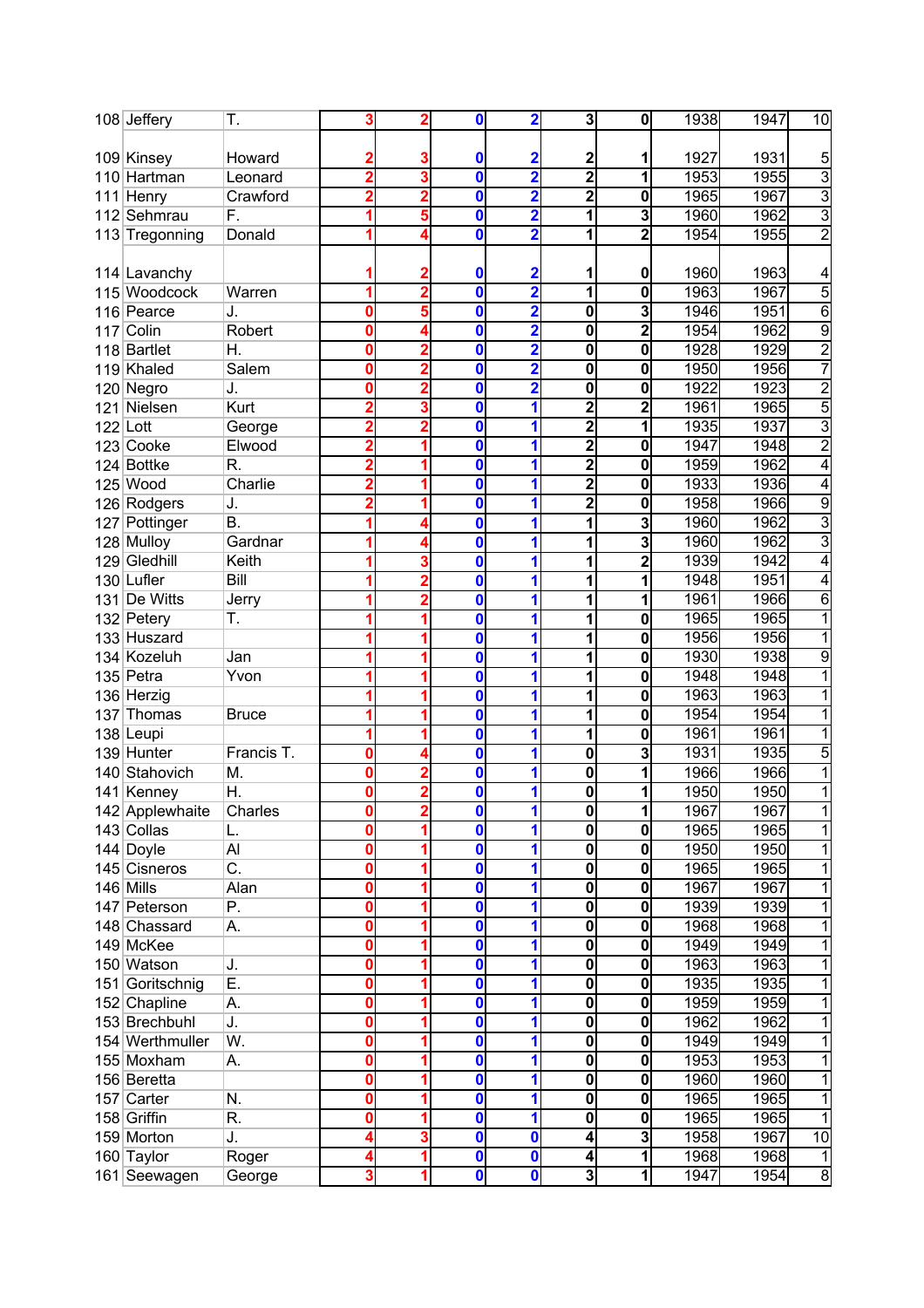|     | 162 McGrath     | Ed                 |   | 0 | 0                       | 0           | 3                       | 0                       | 1950 | 1951 | $\overline{\mathbf{c}}$ |
|-----|-----------------|--------------------|---|---|-------------------------|-------------|-------------------------|-------------------------|------|------|-------------------------|
|     | 163 Jossi       | Jack               |   |   | 0                       | 0           | $\overline{2}$          |                         | 1945 | 1946 | $\overline{2}$          |
|     | 164 Hartwig     | Rex                |   |   | 0                       | 0           | $\overline{2}$          | 2                       | 1956 | 1957 | $\overline{2}$          |
|     | 165 Lawrence    | В.                 |   |   | $\mathbf{0}$            | 0           | 2                       |                         | 1948 | 1953 | 6                       |
|     | 166 Hurlimann   | Η.                 |   |   | 0                       | 0           | $\overline{\mathbf{2}}$ | 1                       | 1960 | 1962 | 3                       |
|     | 167 Rericha     | Teddy              | 2 |   | 0                       | 0           | $\overline{2}$          | 1                       | 1933 | 1945 | $\overline{13}$         |
|     | 168 Ferrez      | C.                 | 2 |   | 0                       | 0           | $\overline{\mathbf{c}}$ | 1                       | 1960 | 1963 | 4                       |
|     |                 | Frederick          |   |   |                         |             |                         |                         |      |      |                         |
|     | 169 Schroeder   | <b>Ted Rudolph</b> |   | 0 | 0                       | 0           | 2                       | 0                       | 1948 | 1951 | 4                       |
|     | 170 Poulsond    | F.                 | 2 | 0 | 0                       | 0           | $\overline{2}$          | $\mathbf 0$             | 1948 | 1949 | $\overline{2}$          |
| 171 | Match           | Samuel             |   | 0 | 0                       | 0           | $\overline{2}$          | $\mathbf 0$             | 1954 | 1965 | 12                      |
|     | 172 Hariy       | Ε.                 |   | 0 | 0                       | 0           | 2                       | $\mathbf 0$             | 1948 | 1949 | $\overline{\mathbf{c}}$ |
|     | 173 Crooke      | J.                 | 2 | 0 | 0                       | 0           | $\overline{\mathbf{2}}$ | $\mathbf 0$             | 1965 | 1967 | $\overline{3}$          |
|     | Lyttleton       |                    |   |   |                         |             |                         |                         |      |      |                         |
|     | 174 Rogers      | George             |   |   | 0                       | 0           | 2                       | 0                       | 1945 | 1946 | $\overline{c}$          |
|     | 175 Faunce      | Johnny             |   |   | 0                       | 0           | 1                       | 7                       | 1941 | 1955 | 15                      |
|     | 176 Bradley     | G.                 |   | 5 | 0                       | 0           | 1                       | 5                       | 1958 | 1963 | 6                       |
|     | 177 Copeland    | Ed                 |   |   | 0                       | 0           | 1                       | 4                       | 1945 | 1950 | 6                       |
|     | $178$ Rose      | Mervyn             |   |   | 0                       | 0           | 1                       | 3                       | 1959 | 1959 |                         |
|     | 179 Stuhldreier | О.                 |   |   | 0                       | 0           | 1                       | 2                       | 1960 | 1960 |                         |
|     | 180 Lohr        |                    |   |   | 0                       | 0           | 1                       | 2                       | 1962 | 1966 | 5                       |
|     | 181 McGregor    | Kenneth            |   |   | 0                       | 0           | 1                       | 2                       | 1953 | 1959 |                         |
|     | 182 Rusche      |                    |   |   | 0                       | 0           | 1                       |                         | 1962 | 1962 |                         |
|     | 183 Verdier     |                    |   |   | 0                       | 0           | 1                       | 1                       | 1964 | 1967 | 4                       |
|     | 184 Del Bello   | Marcello           |   |   | 0                       | 0           | 1                       | 1                       | 1954 | 1962 | 9                       |
|     | 185 Olivier     |                    |   |   | 0                       | 0           | 1                       | 1                       | 1964 | 1967 | 4                       |
|     | 186 Plecevic    | I.                 |   |   | 0                       | 0           | 1                       | 1                       | 1964 | 1965 | $\overline{2}$          |
|     | 187 Buxby       | Martin             |   |   | 0                       | 0           | 1                       | 1                       | 1946 | 1946 |                         |
|     | 188 Mako        | Gene               |   |   | $\overline{\mathbf{0}}$ | 0           | 1                       | 1                       | 1943 | 1946 | 4                       |
|     | 189 Halpern     |                    |   | 0 | 0                       | 0           | 1                       | 0                       | 1950 | 1950 | 1                       |
|     | 190 Sullivan    | D.                 |   | 0 | 0                       | 0           | 1                       | $\mathbf 0$             | 1961 | 1961 |                         |
|     | 191 Gori        | Renato             |   | 0 | 0                       | 0           | 1                       | 0                       | 1962 | 1962 |                         |
|     | 192 Bollinger   | F.                 |   | 0 | $\bf{0}$                | 0           | 1                       | $\mathbf 0$             | 1962 | 1962 |                         |
|     | $193$ Pare      | Emmet              |   | 0 | 0                       | 0           | 1                       | 0                       | 1934 | 1934 |                         |
|     | 194 Tanasescu   | C.                 |   | 0 | 0                       | 0           | 1                       | $\mathbf 0$             | 1953 | 1953 | 1                       |
|     | 195 Garrido     | R.                 |   |   | U                       | U           | 1                       | U                       | 1966 | 1966 |                         |
|     | 196 Fiala       |                    |   | 0 | $\mathbf{0}$            | 0           | 1                       | $\mathbf 0$             | 1948 | 1948 | 1                       |
|     | 197 Blauer      | Η.                 |   | 0 | 0                       | 0           | 1                       | 0                       | 1936 | 1936 | 1                       |
|     | 198 Facondi     | Perico             |   | 0 | 0                       | 0           | 1                       | 0                       | 1936 | 1936 | 1                       |
|     | 199 Bocquet     | F.                 |   | 0 | 0                       | 0           | 1                       | 0                       | 1950 | 1950 | 1                       |
|     | 200 Vissault    |                    |   | 0 | 0                       | 0           | 1                       | 0                       | 1938 | 1938 | 1                       |
| 201 | Coghlan         | В.                 |   | 0 | 0                       | 0           | 1                       | 0                       | 1942 | 1942 | 1                       |
|     | $202$ de Mos    | Jan                |   | 0 | 0                       | 0           | 1                       | $\mathbf 0$             | 1951 | 1951 | 1                       |
|     | 203 Crosby      | Bill               |   | 0 | 0                       | 0           | 1                       | $\mathbf 0$             | 1946 | 1946 | 1                       |
|     | 204 Crookenden  | lan                |   | 0 | $\mathbf 0$             | 0           | 1                       | $\mathbf 0$             | 1967 | 1967 |                         |
|     | 205 Courson     |                    |   | 0 | 0                       | $\bf{0}$    | 1                       | $\mathbf 0$             | 1956 | 1956 | 1                       |
|     | 206 Popovic     | А.                 |   | 0 | 0                       | $\mathbf 0$ | 1                       | $\mathbf 0$             | 1966 | 1966 | 1                       |
|     | 207 Facondi     | Pilo               |   | 0 | 0                       | 0           | 1                       | 0                       | 1936 | 1936 | 1                       |
|     | 208 Silverman   | А.                 |   | 0 | 0                       | 0           | 1                       | 0                       | 1949 | 1949 | 1                       |
|     | 209 Houghton    | F.                 |   | 0 | 0                       | 0           | $\overline{\mathbf{1}}$ | 0                       | 1947 | 1947 | 1                       |
|     | 210 Wilde       | F.                 |   | 0 | 0                       | 0           | 1                       | 0                       | 1950 | 1950 | 1                       |
| 211 | Shore           | S.                 |   | 0 | 0                       | 0           | 1                       | 0                       | 1954 | 1954 | 1                       |
|     | 212 Muehlbauer  | Ε.                 |   | 0 | $\mathbf 0$             | 0           | 1                       | $\bf{0}$                | 1968 | 1968 | 1                       |
|     | 213 Richards    | D.                 |   | 0 | $\overline{\textbf{0}}$ | 0           | $\overline{\mathbf{1}}$ | $\mathbf 0$             | 1966 | 1966 | 1                       |
|     |                 | D.                 | 1 | 0 | $\overline{\textbf{0}}$ | 0           | $\overline{\mathbf{1}}$ | $\overline{\mathbf{o}}$ | 1950 | 1950 | $\mathbf{1}$            |
|     | 214 Lawrence    |                    |   |   |                         |             |                         |                         |      |      |                         |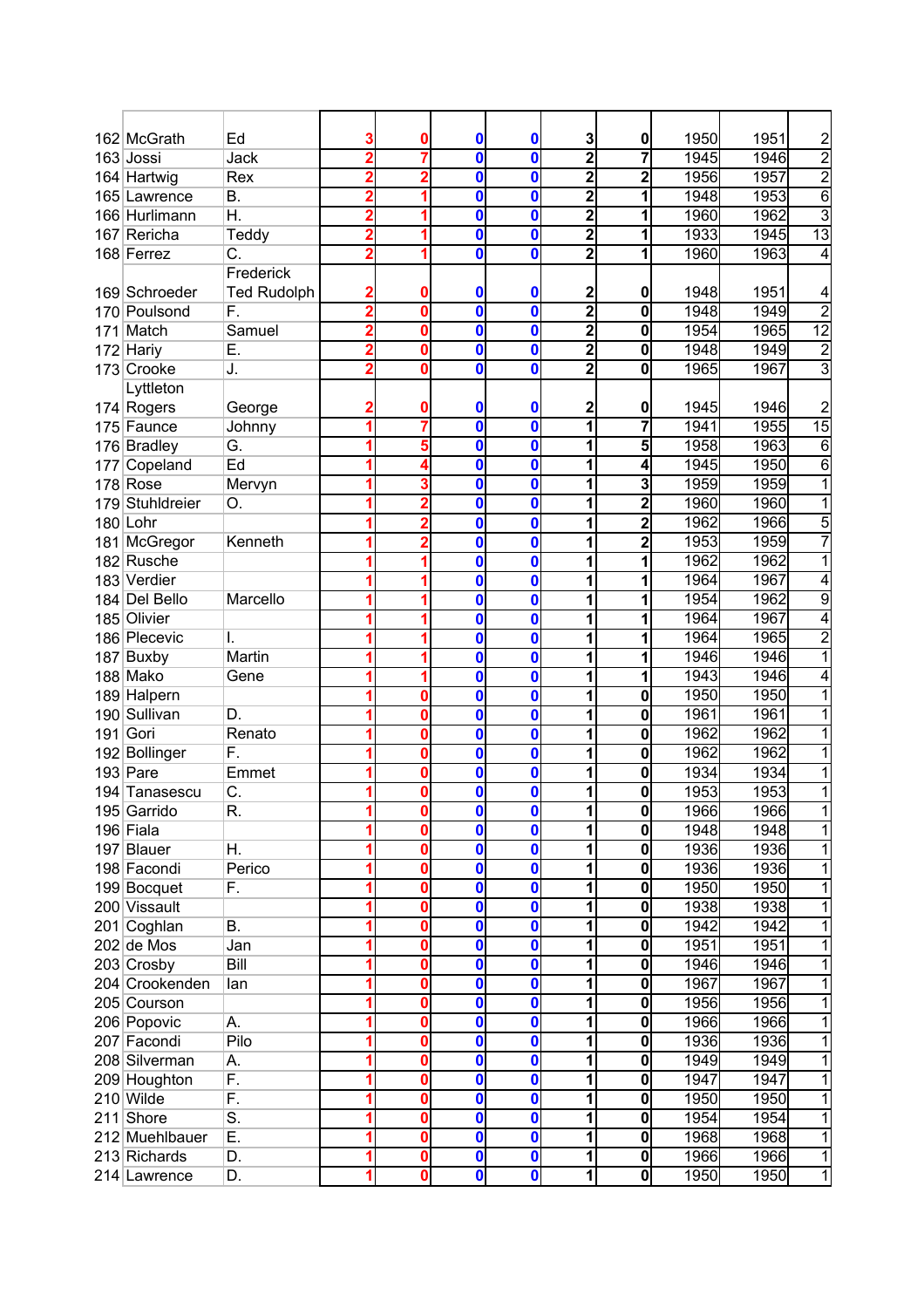|          | 215 Evans                  | М.              | 0      | 7 | 0            | 0 | 0                       | 7              | 1956 | 1962 | 7               |
|----------|----------------------------|-----------------|--------|---|--------------|---|-------------------------|----------------|------|------|-----------------|
|          | 216 Pails                  | Dinny           | 0      | 5 | 0            | 0 | 0                       | 5              | 1949 | 1957 | $\overline{9}$  |
|          | 217 Pannell                | J.              | 0      | 3 | 0            | 0 | 0                       | 3              | 1953 | 1957 | 5               |
|          | 218 Wightman               | Η.              | Ω      | 2 | 0            | 0 | 0                       | 2              | 1938 | 1946 | $\overline{9}$  |
|          | 219 Holmes                 | W.              | Ω      | 2 | 0            | 0 | 0                       | 2              | 1949 | 1951 | 3               |
|          | 220 Pero                   | George          | Ω      |   | 0            | 0 | $\mathbf 0$             | 2              | 1961 | 1962 | $\overline{2}$  |
|          | 221 Asling                 | Е.              | Ω      | 2 | 0            | 0 | 0                       | 2              | 1947 | 1950 | 4               |
|          | 222 Herren                 | Wade            | Ω      | 2 | 0            | 0 | 0                       | 2              | 1966 | 1967 | $\overline{2}$  |
|          | 223 Potter                 | D.              | 0      | 2 | $\mathbf 0$  | 0 | 0                       | 2              | 1954 | 1955 | $\overline{2}$  |
|          | 224 Stewart                | Hugh            | 0      | 2 | 0            | 0 | 0                       | 2              | 1966 | 1967 | $\overline{2}$  |
| 225 Bell |                            | <b>Berkeley</b> | 0      | 2 | 0            | 0 | 0                       | $\overline{2}$ | 1938 | 1943 | 6               |
|          | 226 Albrecht               | M.              | 0      | 2 | 0            | 0 | 0                       | $\overline{2}$ | 1960 | 1962 | 3               |
|          | 227 Huebner                | L.              | 0      | 2 | 0            | 0 | 0                       | 2              | 1965 | 1965 |                 |
|          | 228 Kautz                  |                 | 0      | 2 | 0            | 0 | $\mathbf 0$             | 2              | 1938 | 1949 | $\overline{12}$ |
|          | 229 Poulson                | D.              | Ω      |   | 0            | 0 | 0                       |                | 1950 | 1952 | 3               |
|          | 230 Contet                 | А.              | 0      |   | 0            | 0 | 0                       | 2              | 1956 | 1957 | $\overline{2}$  |
| 231      | Chapin                     | Alfred          | Ω      |   | 0            | 0 | 0                       |                | 1935 | 1944 | 10              |
|          | 232 Walts                  | K.              | 0      |   | $\mathbf{0}$ | 0 | 0                       | 2              | 1965 | 1965 |                 |
|          | 233 Harum                  | Albert          | 0      | 2 | $\mathbf{0}$ | 0 | 0                       | 2              | 1961 | 1962 | $\overline{c}$  |
|          | 234 Whiteman               | B.E.            | 0      |   | 0            | 0 | 0                       |                | 1953 | 1953 |                 |
|          | 235 Quatrain               | N.              | 0      |   | 0            | 0 | 0                       |                | 1960 | 1960 |                 |
|          | 236 Albrecht               | Η.              | 0      |   | 0            | 0 | 0                       | 1              | 1954 | 1954 |                 |
|          | 237 Baumeister             |                 | 0      |   | 0            | 0 | 0                       | 1              | 1966 | 1966 |                 |
|          |                            | G.              | 0      | 1 | 0            | 0 | 0                       | 1              | 1954 | 1954 |                 |
|          | 238 Rogers                 | M.              | 0      |   | 0            |   | 0                       | 1              |      |      |                 |
| 239 Ali  |                            |                 |        |   |              | 0 |                         |                | 1950 | 1950 |                 |
|          | 240 Rodgers<br>241 Roberts | Jack            | 0<br>0 |   | 0            | 0 | 0                       | 1              | 1953 | 1953 |                 |
|          |                            |                 |        | 1 | 0            | 0 | 0                       | 1              | 1938 | 1938 |                 |
|          | 242 Burke                  | Ed              | 0      | 1 | $\mathbf{0}$ | 0 | 0                       | 1              | 1930 | 1930 |                 |
|          | 243 Bougin                 | Η.              | 0      |   | 0            | 0 | 0                       | 1              | 1949 | 1949 |                 |
|          | 244 Buccholz               | W.              | 0      |   | 0            | 0 | 0                       | 1              | 1963 | 1963 |                 |
|          | 245 Bernstein              |                 | 0      |   | $\mathbf{0}$ | 0 | $\overline{\mathbf{0}}$ | 1              | 1935 | 1935 |                 |
|          | 246 Wisard                 |                 | Ω      |   | 0            | 0 | 0                       | 1              | 1962 | 1962 |                 |
|          | 247 Richter                |                 | Ω      |   | 0            | 0 | 0                       |                | 1949 | 1949 |                 |
|          | 248 Voigt                  | F.              | 0      |   | 0            | 0 | 0                       |                | 1955 | 1955 |                 |
|          | 249 Richardson             | D.              | 0      | 1 | 0            | 0 | 0                       | 1              | 1968 | 1968 |                 |
|          | 250 Kenney                 | Bill            | Ω      |   | 0            | 0 | 0                       | 1              | 1936 | 1936 | 1               |
|          | 251 Pellizza               | Pierre          | 0      |   | 0            | U | 0                       | 1              | 1950 | 1950 |                 |
|          | 252 Roberts                | А.              | 0      |   | $\mathbf 0$  | 0 | 0                       |                | 1946 | 1946 | 1               |
|          | 253 Howard                 | John            | 0      |   | 0            | 0 | $\mathbf 0$             |                | 1946 | 1946 | 1               |
|          | 254 Stonebridge            | А.              | 0      |   | 0            | 0 | $\mathbf 0$             |                | 1967 | 1967 |                 |
|          | 255 Hunter                 | Frank           | 0      |   | 0            | 0 | $\mathbf 0$             |                | 1944 | 1944 | 1               |
|          | 256 Nerren                 | J.              | 0      |   | 0            | 0 | 0                       |                | 1967 | 1967 |                 |
|          | 257 Stillman               |                 | 0      |   | 0            | 0 | 0                       |                | 1948 | 1948 |                 |
|          | 258 Naamani                |                 | 0      |   | 0            | 0 | 0                       |                | 1956 | 1956 | 1               |
|          | 259 Johnson                | Wallace         | 0      |   | 0            | 0 | 0                       |                | 1929 | 1929 | 1               |
|          | $260$ Muir                 | D.              | 0      |   | 0            | 0 | $\mathbf 0$             |                | 1965 | 1965 |                 |
|          | 261 Herren                 | J.              | 0      |   | 0            | 0 | $\mathbf 0$             |                | 1967 | 1967 |                 |
|          | 262 Muehlbauer             | I.              | 0      |   | 0            | 0 | $\mathbf 0$             |                | 1966 | 1966 |                 |
|          | 263 Harmuth                | J.              | 0      |   | 0            | 0 | $\mathbf 0$             |                | 1950 | 1950 |                 |
|          | $264$ King                 | Η.              | Ω      |   | 0            | 0 | $\mathbf 0$             |                | 1947 | 1947 |                 |
|          | 265 Monetti                |                 |        |   | 0            | 0 | $\overline{\mathbf{o}}$ |                | 1954 | 1954 |                 |
|          | 266 Konicki                |                 | 0      |   | 0            | 0 | $\overline{\mathbf{o}}$ |                | 1965 | 1965 | 1               |
|          | 267 Stanovich              | M.              | 0      |   | 0            | 0 | 0                       |                | 1954 | 1954 | 1               |
|          | 268 Licht                  | А.              | 0      |   | 0            | 0 | $\mathbf 0$             |                | 1965 | 1965 | 1               |
|          | 269 Lohr                   | M.              | 0      |   | 0            | 0 | $\mathbf 0$             |                | 1963 | 1963 | 1               |
|          | $270$ Loth                 | J.              | 0      |   | 0            | 0 | $\mathbf 0$             | 1              | 1965 | 1965 | 1               |